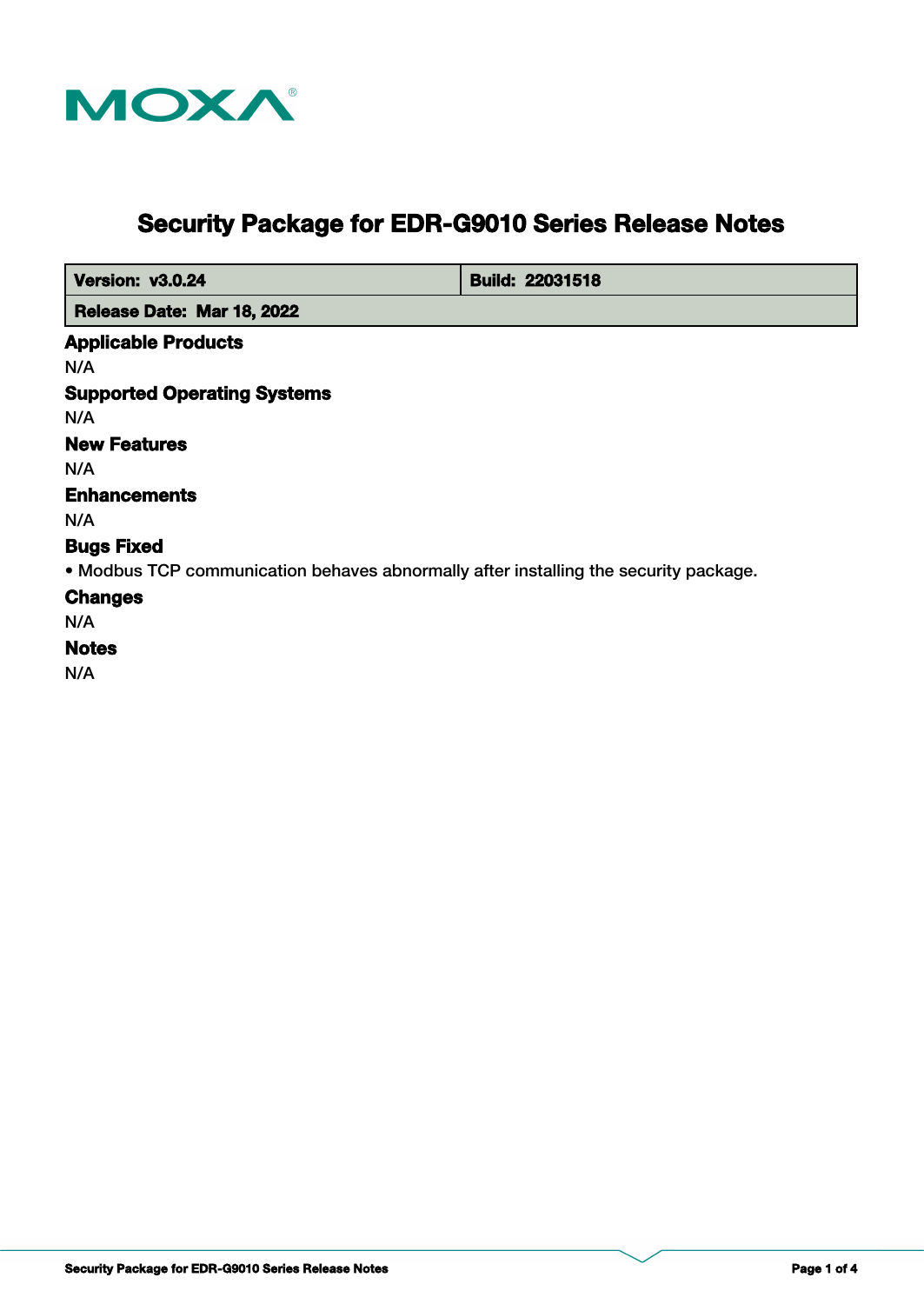

**Version: v3.0.23 Build: 22011918** 

#### **Release Date: Jan 24, 2022**

# **Applicable Products**

N/A

# **Supported Operating Systems**

N/A

# **New Features**

• Added support for the IEC 104 and MMS protocols for the Application Firewall.

#### **Enhancements**

• Added a global default rule setting to Enforcement Settings.

#### **Bugs Fixed**

- The system crashes when receiving a Modbus packet with an incorrect length.
- Application firewall rules continue to exist after being deleted.
- ADP index 1000014 behaves abnormally with specific sub-functions.

• The SYN-Flood Denial of Service (DoS) setting behaves abnormally after installing a security package.

#### **Changes**

• Changed the maximum supported number of protocol filter rules from 512 to 200.

# **Notes**

N/A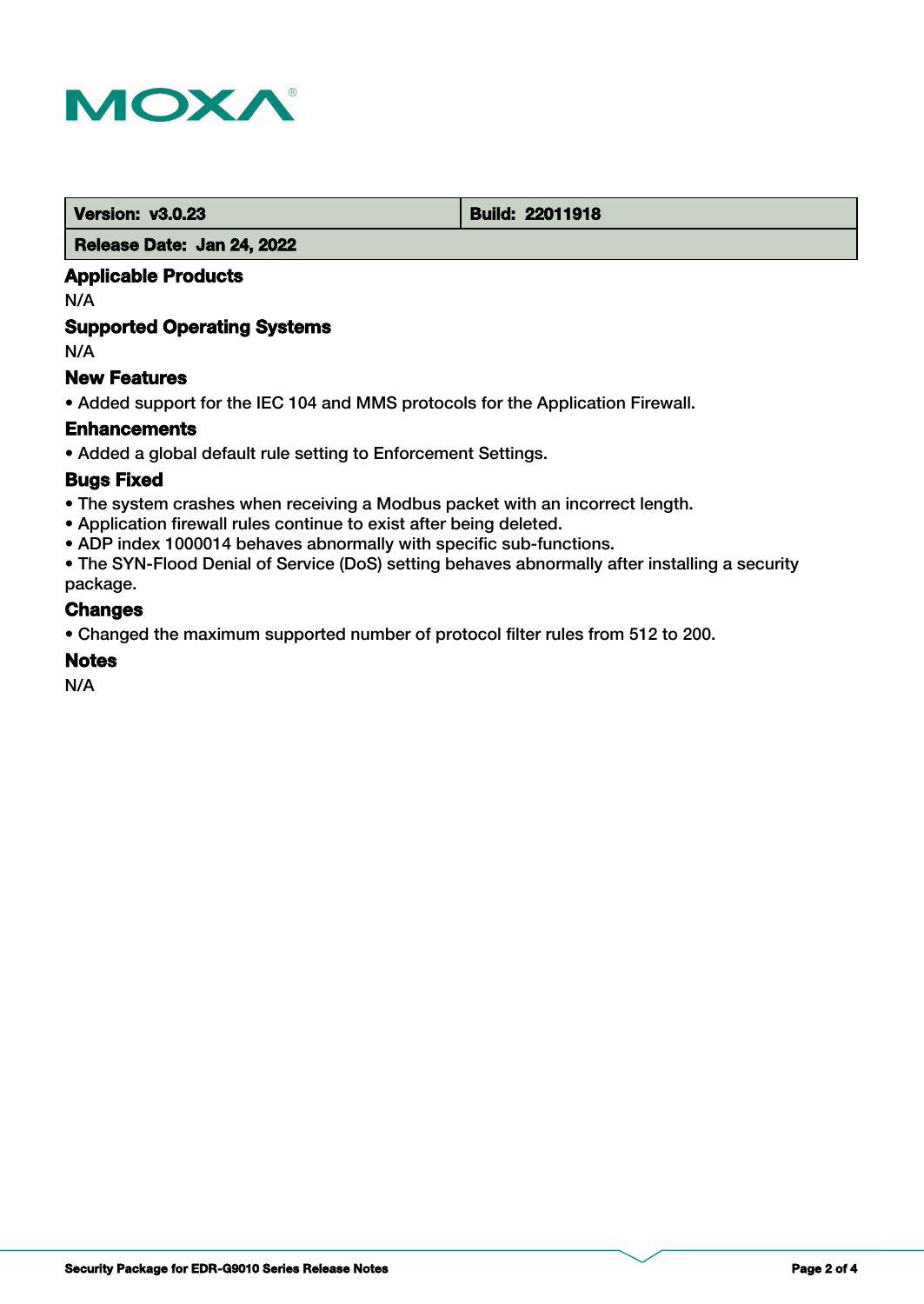

**Version: v2.0.48 Build: 21120114** 

 **Release Date: Dec 02, 2021**

# **Applicable Products**

N/A

# **Supported Operating Systems**

N/A

# **New Features**

N/A

# **Enhancements**

N/A

# **Bugs Fixed**

• The DNP3 packet filtering Layer 3 policy does not work correctly after installing the security package.

• The ADP setting is reset to its default value after upgrading the security package.

#### **Changes**

• Removed the "Stateful" option from the "Command type" selection in the Rule settings window.

• Changed the action for the Master Query and Slave Response command types from "Drop" to "Reset".

• Removed the "Bridge interface" option in the policy settings window.

# **Notes**

Known Issue - V2.0.45

• Protocol filtering does not work properly when using "Stateful" as the command type, or when using a bridge interface. Version 2.0.48 temporarily removes these two options to avoid unexpected behavior until the issue is resolved.